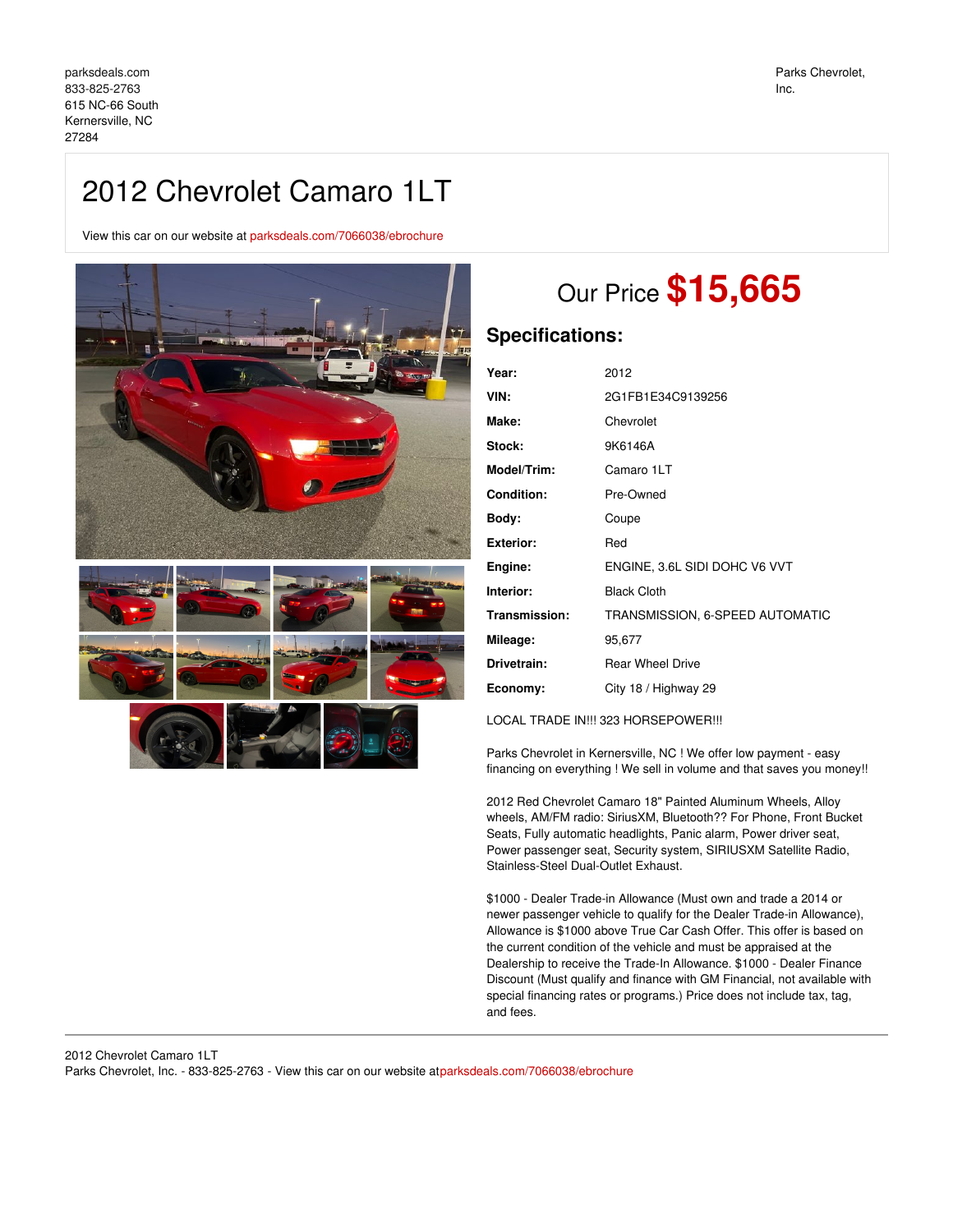

#### 2012 Chevrolet Camaro 1LT

Parks Chevrolet, Inc. - 833-825-2763 - View this car on our website a[tparksdeals.com/7066038/ebrochure](file:///7066038/ebrochure)

## **Installed Options**

#### **Interior**

- Seats, front Sport bucket includes adjustable head restraints and folding rear seat with trunk pass-through (Includes passenger-side seatback map pocket.)
- Seat adjuster, driver, 6-way power (fore/aft, up/down, tilt) with power recliner
- Door locks, power programmable with lockout protection- Remote Keyless Entry
- Windows, power with driver and passenger Express-Down/Up
- Cruise control, electronic with set and resume speed, steering wheel mounted
- Trunk release, remote, located on driver-side- Air conditioning, single-zone manual
- Air filtration system with pollen filter- Defogger, rear-window, electric- Glovebox, lockable
- Power outlets, 2 auxiliary 1 located in center console storage area and 1 located at front of center console
- Cup holders, 2 front- Map pockets, front doors- Mirror, inside rearview manual day/night
- Visors, driver and front passenger vanity mirrors, covered- Lighting, front reading lamps
- Lighting, interior dome with illuminated entry and theater dimming
- Coat hooks, driver- and passenger-side rear- Shift knob, urethane
- Seat adjuster, front passenger, 6-way power (fore/aft, up/down, tilt) with power recliner
- Seat trim, Sport Cloth seat trim- Console, floor, with armrest- Floor mats, carpeted front
- Dead pedal, driver- Steering wheel, 3-spoke, urethane
- Steering column, manual rake and telescopic
- Instrumentation, analog with Driver Information Center display, includes speedometer,
- tachometer, fuel gauge and engine temperature gauge
- Compass, located in Driver Information Center

### **Exterior**

- Door handles, body-color- Wipers, front intermittent
- Mirrors, outside power-adjustable body-color
- Fog lamps (When (WRS) RS Package is ordered, fog lamps act as Daytime Running Lamps.)
- Headlamps, halogen composite with automatic exterior lamp control
- Hood blanket with debossed Chevrolet bowtie- Moldings, body-color lower rocker